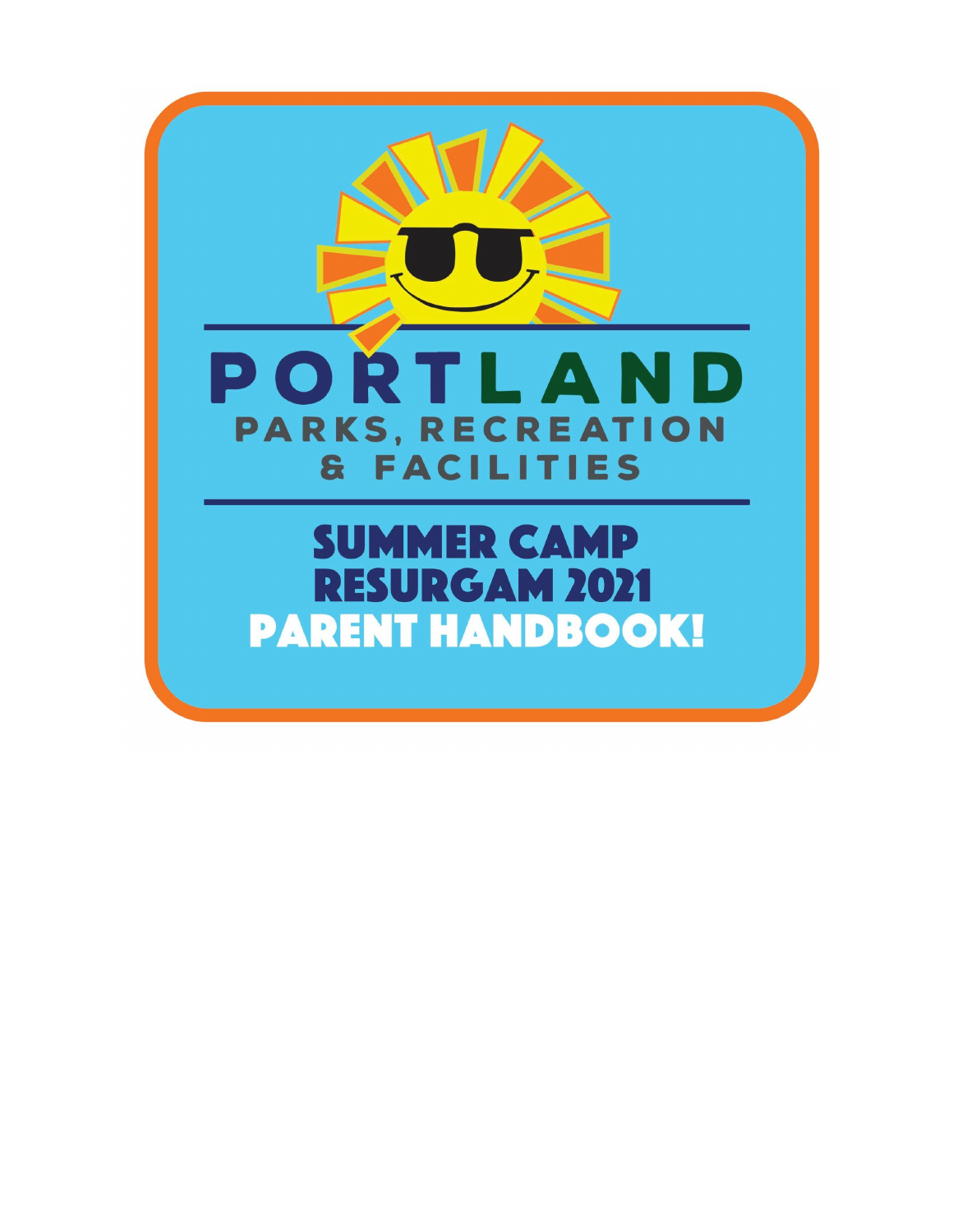# **TABLE OF CONTENTS**

## **General Information**

| Welcome<br>$\bullet$                                              | $\overline{2}$                        |
|-------------------------------------------------------------------|---------------------------------------|
| Program Readiness Skills - Covid-19 Readiness Skills<br>$\bullet$ | $\overline{c}$                        |
| Participation of Individuals with Disabilities<br>$\bullet$       |                                       |
| <b>Inclusion Request Form</b><br>$\bullet$                        | $\begin{array}{c} 3 \\ 3 \end{array}$ |
| Non Discrimination Policy<br>$\bullet$                            |                                       |
| <b>Covid-19 Staffing Guidelines</b><br>$\bullet$                  | 4                                     |
| Program Dates and Hours<br>$\bullet$                              | $\overline{4}$                        |
| Daily Sign In & Out / Drop Off / Pickup Procedures<br>$\bullet$   | 6/7                                   |
| <b>Parking Locations</b><br>$\bullet$                             | 5                                     |
| <b>Covid-19 Camper Guidelines</b><br>$\bullet$                    | $\overline{7}$                        |
| Snacks, Breakfast and Lunches<br>$\bullet$                        | $\overline{7}$                        |
| <b>Staff Contacts, Hours and Locations</b>                        | 4/5                                   |
| $\bullet$<br>What to Bring? What not to Bring!                    | 8                                     |
| $\bullet$<br><b>Before Care</b>                                   | 5                                     |
| $\bullet$                                                         |                                       |
| <b>Policies and Procedures</b>                                    |                                       |
| <b>Behavior and Discipline</b><br>$\bullet$                       | 8                                     |
| • Cell Phones                                                     | 9                                     |
| Child Abuse and Neglect and Reporting<br>$\bullet$                | 9                                     |
| <b>Electronic Devices / Games</b><br>$\bullet$                    | 9                                     |
| <b>Emergency Procedures</b><br>$\bullet$                          | $9$                                   |
| <b>Field Trips</b><br>$\bullet$                                   | 6                                     |
| <b>Health Checks</b><br>$\bullet$                                 | 5/6                                   |
| <b>Insect Repellent</b><br>$\bullet$                              | 9                                     |
| Lost and Found<br>$\bullet$                                       | 10                                    |
| <b>Medications</b><br>$\bullet$                                   | 10                                    |
| Money<br>$\bullet$                                                | 6                                     |
| <b>Parental Conduct</b><br>$\bullet$                              | 10                                    |
| <b>Parental Involvement</b><br>$\bullet$                          | 10                                    |
| Participation in the Program<br>$\bullet$                         | 3                                     |
| Participation of Children with Disabilities<br>$\bullet$          | 3                                     |
| Pickup<br>$\bullet$                                               | 10/11                                 |
| Pickup - Late                                                     | 11                                    |
| <b>Sickness</b>                                                   | 11                                    |
| Sunscreen                                                         | 8                                     |
| <b>Appendix</b>                                                   |                                       |
| <b>Participant Behavior Rubric</b>                                | 12                                    |

● Inclusion Request Form 3 ● Medication / Sunscreen Policy 13-16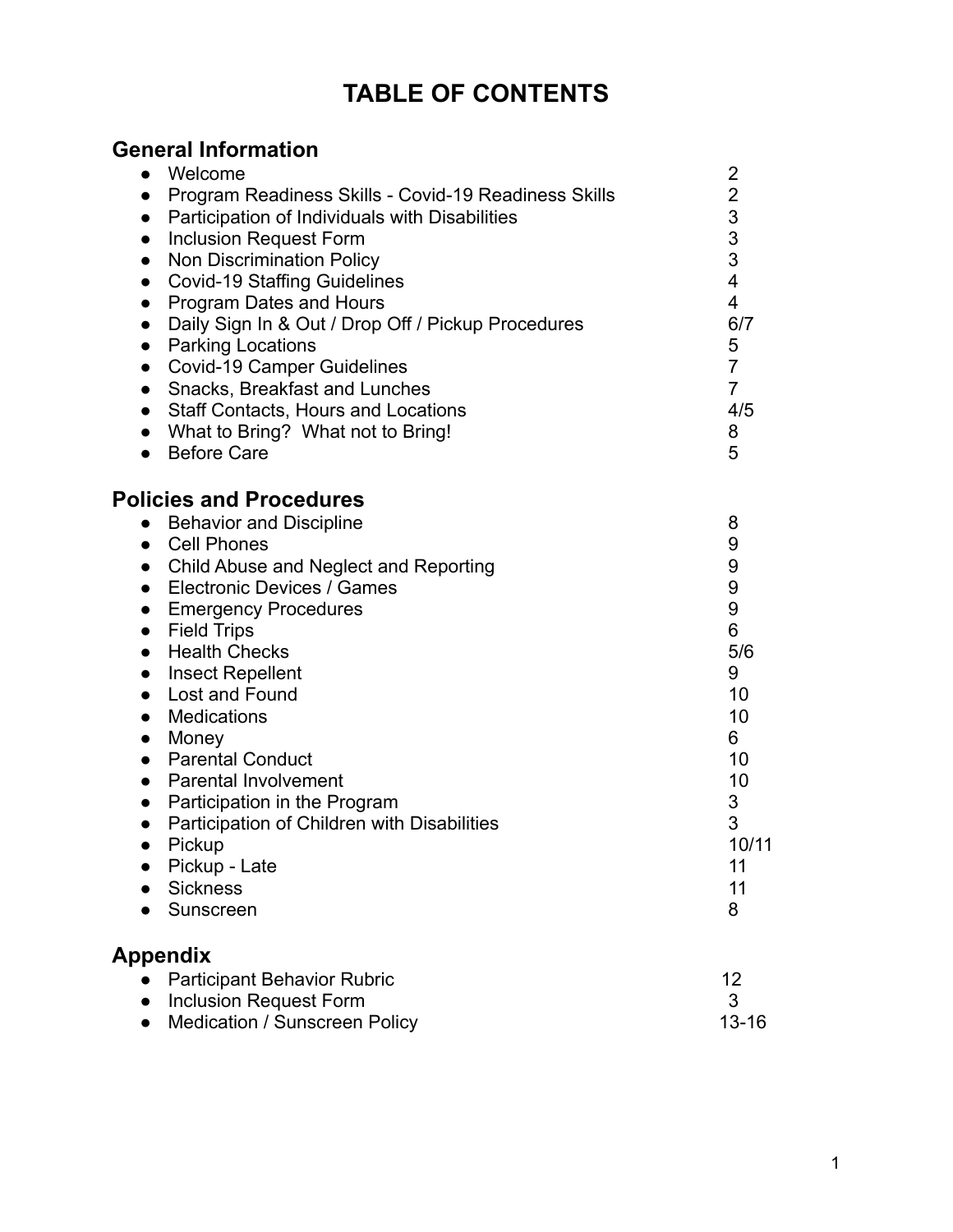## **Welcome to Portland Recreation's Camp Resurgam, Summer of 2021! June 28, 2021 through August 13, 2021**

Welcome to the City of Portland's Recreation Summer Program, Camp Resurgam. We are glad that you chose us to be a part of your child's summer fun. This handbook is designed to help guide you through the summer program experience. The guide book helps identify key contact people, how the program works, special considerations and check in procedures in this very unusual time and outlines the forms that need to be completed to help us make your child's summer experience fun and safe.

Recreation participation is a rich childhood experience for children that encourages personal growth and challenges their understanding of the world around them. It helps to foster individuality, good sportsmanship, curiosity about the world around them to discover their inner naturalist / scientist or the budding artist, it takes them to new places, introduces them to new experiences and, above all, gives them the opportunity to make lifelong friendships.

With that said, children need to be ready for this experience. Part of our mission is to make our programs safe and enjoyable for all. In order for this to happen, participants need to be "program ready." The following criteria has been developed to determine if our program is a good fit for your child and that they are ready for this experience.

#### **PROGRAM READINESS SKILLS:**

- Participants must be able to participate independently or with reasonable accommodations/modifications.
- Participants must be age appropriate for the particular program for which he/she is registered.
- Participants must be able to take and follow directions and instructions from a staff person.
- Participants must interact and participate in a manner that is physically and emotionally safe for themselves and others.
- Participants must be able to maintain personal care without the support of recreation staff.
- Participants must be able to stay with his/her assigned group.
- Participants must respect others (listening and following directions; use appropriate language; keep hands and feet to self, etc.).
- Participants must maintain self-control (anger management) and follow the Parks, Recreation & Facilities Departments **Behavior Rubric**. Please review the **Behavior Rubric** for our behavioral guidelines found in the Appendix.

### **COVID 19 READINESS SKILLS**

The novel coronavirus, COVID-19, has been declared a worldwide pandemic by the World Health Organization. COVID-19 is extremely contagious and is believed to spread mainly from person-to-person contact. As a result, federal, state, and local governments and federal and state health agencies recommend physical distancing and have, in many locations, limited the congregation size of groups and of people.

The City of Portland, Maine (City) has put in place preventative measures to reduce the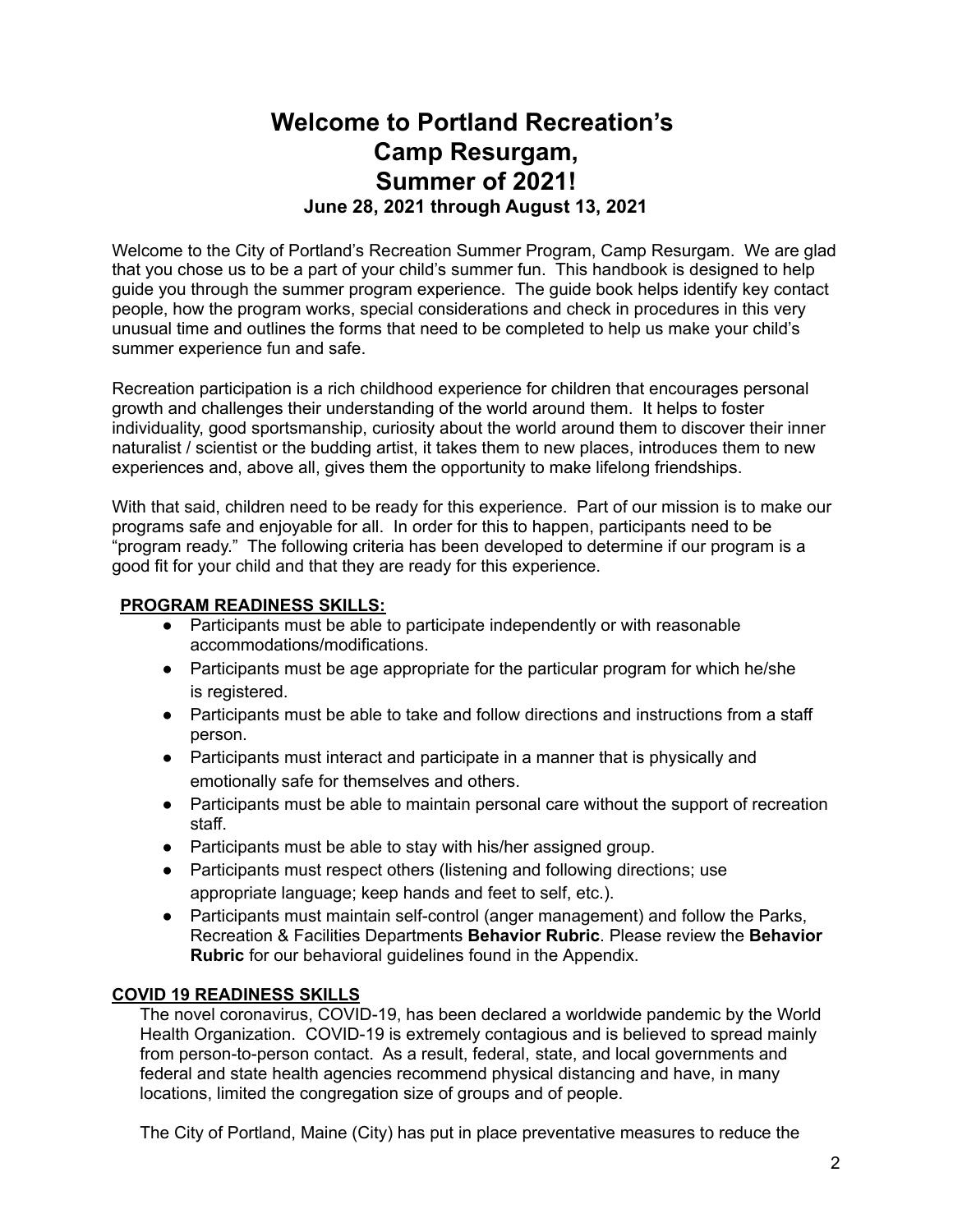spread of COVID-19, as a result some COVID-19 specific readiness skills have also been developed to help keep us all safe while we play.

- Participants must be able to independently put on and take off their PPE—Personal Protective Equipment-cloth face mask.
- Participants must be able to tolerate the use of a mask for 30-minutes or longer.
- Participants must be able to independently complete 20 seconds of hand washing.
- Participants must be able to maintain appropriate physical distancing of 3 and/or 6 feet given verbal prompting and visual cues.

## **PARTICIPATION IN THE PROGRAM**

Due to the nature of the summer camp program, all participants must be registered before attending the program. As programming at camp requires a keen eye toward safety at all times and can change quickly due to weather, etc. we cannot allow participants to arrive after the start of the camp day at 9:00 a.m. Please plan doctors' and dentists' appointments, etc. accordingly. Also, please DO NOT plan to bring your child to camp, pick them up for an appointment in the middle of the day and then expect to bring them back to camp after the appointment. Again, we cannot guarantee where your child's group will be at any given time and everyone's safety is our top priority.

## **PARTICIPATION OF INDIVIDUALS WITH DISABILITIES**

### **Americans with Disabilities Act (ADA) Statement**

The City of Portland Parks, Recreation and Facilities Department (the Department) is committed to providing interested participants equal opportunities and access to its recreation programs. The Department, as part of its mission, provides inclusive programming in an open and welcoming atmosphere.

Qualified individuals with a disability seeking an accommodation in order to participate in the Department's programs are asked to complete this questionnaire and submit it to the Department in order for the Department to determine whether it can support the requested accommodation(s).

### *Inclusion Request Form*

*Click Here for [Inclusion](http://www.portlandmaine.gov/DocumentCenter/View/28248/Inclusion-Request-Form-?bidId=) Request Form*

### **NON-DISCRIMINATION POLICY**

Portland Parks, Recreation and Facilities Department provides its services, programs and activities to all children and families without regard to race or color, sex, physical or mental disability, religion, ancestry or national origin. Children with special needs as a result of physical or mental disability will be reasonably accommodated, as long as such accommodation does not fundamentally alter the nature of the service, program or activity or result in an undue burden.

### **PROGRAM STAFF**

Our staff is college students and older adults who have experience working with children in recreation and aquatic settings. All staff receive training prior to camp opening and hold CPR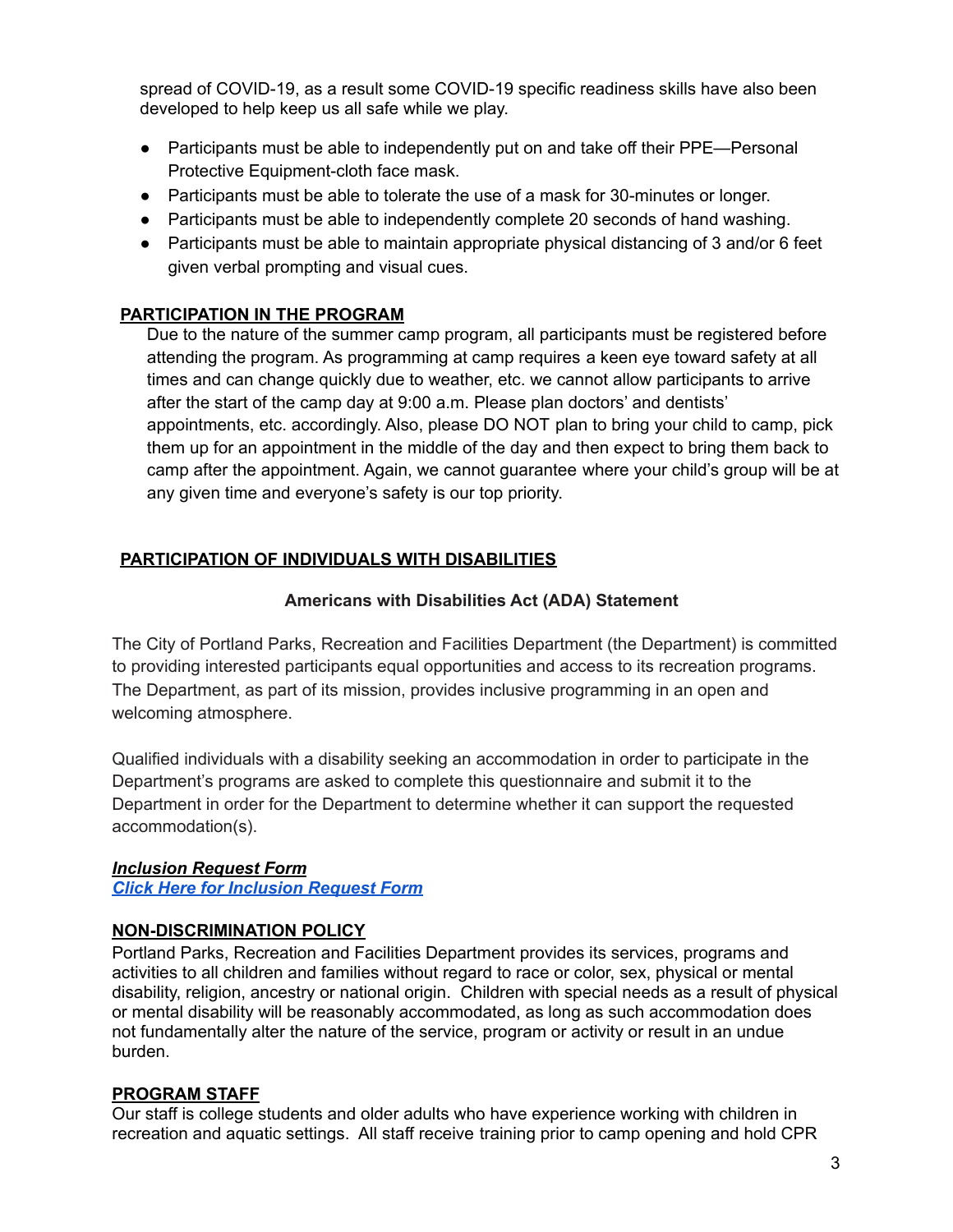and First Aid Certificates. They enjoy helping children discover their inner recreator and are positive role models of how to play!

#### **COVID-19 STAFFING GUIDELINES**:

- All staff will complete training in proper cleaning and sanitization based on the Maine CDC guidelines.
- Staff will be asked to show up each day with freshly laundered clothing and a clean mask. Portland Recreation will provide 3 cloth masks to staff if they do not have their own.
- Staff will be required to follow State guidelines of wearing a cloth mask while in programs when social distancing cannot be guaranteed.
- Staff will be required to follow the same Health Checklist as the participants and practice/model handwashing as much as possible throughout the day. When not possible, they will be encouraged to use on-site available hand sanitizer.

### **RECREATION ADMINISTRATION AND PROGRAM LOCATIONS**

|                                                                                                                                               | <b>Program Leaders, Contact</b><br>Info, Hours & Location                                                                                                                                                                                                                                                                                            |                                                                                                                                                    |
|-----------------------------------------------------------------------------------------------------------------------------------------------|------------------------------------------------------------------------------------------------------------------------------------------------------------------------------------------------------------------------------------------------------------------------------------------------------------------------------------------------------|----------------------------------------------------------------------------------------------------------------------------------------------------|
| <b>Recreation Supervisor</b><br>Karen Seymour<br>kseymour@portlandmaine.gov<br>212 Canco Rd, suite A<br>Portland, Maine 04103<br>207-808-5444 | <b>Talbot School</b><br>Hours:<br>Drop Off:<br>$8:30 - 9$ a.m.<br><b>Program Hours:</b><br>9 a.m. - 4:30 p.m.<br>Pick-up:<br>$4:30 - 5 p.m.$<br>Monday - Friday<br><b>Location: Riverton</b><br><b>Community Center</b><br>Site Leader: Jon Call<br>jcall@portlandmaine.gov<br>Phone: 874-8455<br>Cell: 653-0517<br>No Drop Off after 9 a.m. please. | <b>Registration Info</b><br>Kim Murray<br>kmurray@portlandmaine.gov<br>212 Canco Rd, suite A<br>Portland, Maine 04103<br>207-808-5449              |
| <b>Inclusion Specialist</b><br>Rose Cronin<br>rc@portlandmaine.gov<br>212 Canco Rd, suite A<br>Portland, Maine 04103<br>207-808-5437          | <b>Rowe School</b><br>Hours:<br>Drop Off:<br>$8:30 - 9$ a.m.<br><b>Program Hours:</b><br>9 a.m. - 4:30 p.m.<br>Pick-up:<br>$4:30 - 5 p.m.$<br>Monday - Friday<br>Location: Amanda B. Rowe<br>School<br><b>Site Leaders: Katrina</b><br>Romano/Alex Belliveau<br>kseymour@portlandmaine.gov<br>Phone: 653-0593<br>No Drop Off after 9 a.m. please     | <b>Payment &amp; Billing</b><br><b>Julie Hutchins</b><br>jrush@portlandmaine.gov<br>212 Canco Rd, suite A<br>Portland, Maine 04103<br>207-808-5425 |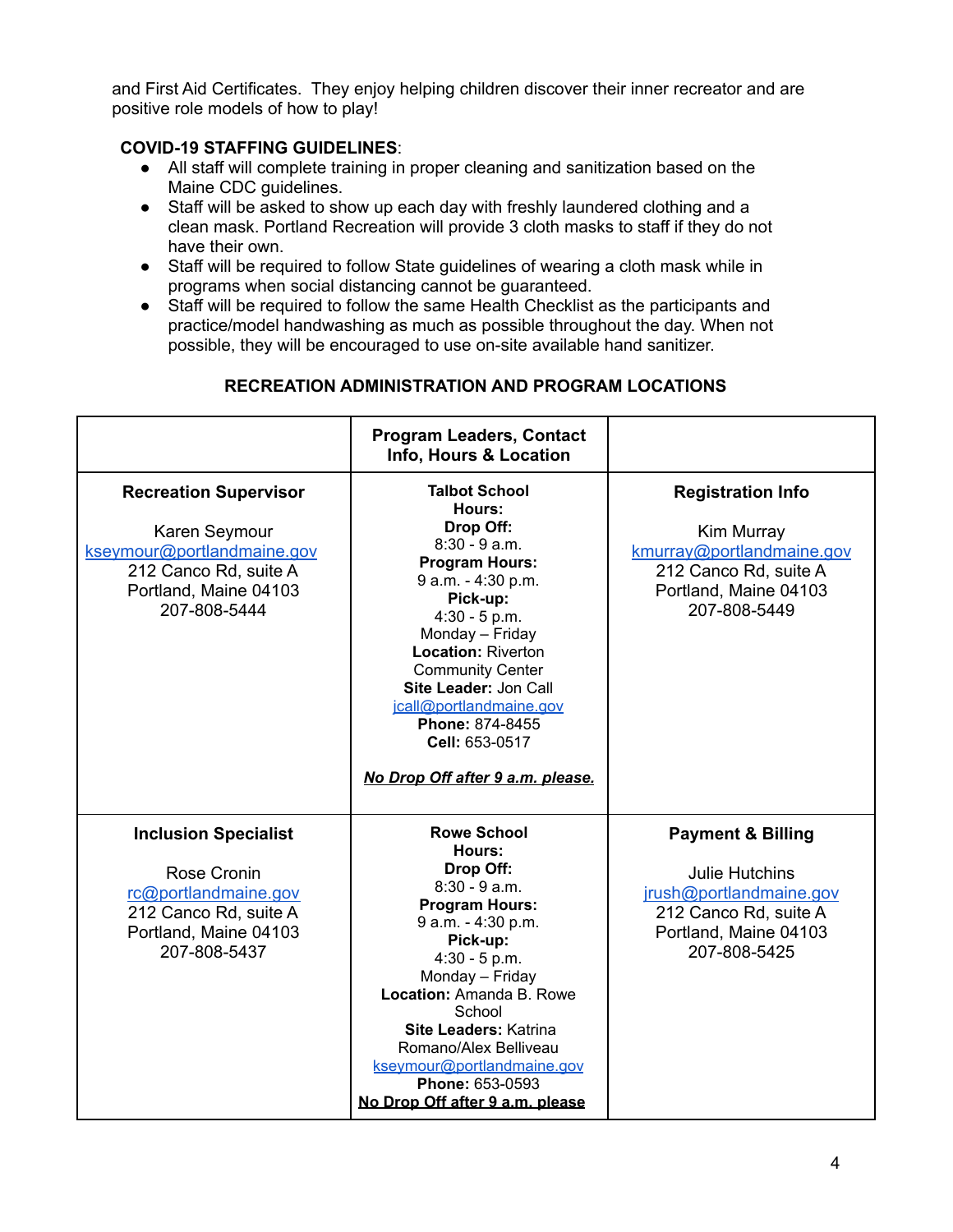| <b>East End School</b><br>Drop Off: |  |
|-------------------------------------|--|
| $8:30 - 9$ a.m.                     |  |
| <b>Program Hours:</b>               |  |
| 9 a.m. - 4:30 p.m.                  |  |
| Pick-up:                            |  |
| $4:30 - 5 p.m.$                     |  |
| Location: EE School &               |  |
| <b>Community Center</b>             |  |
| Site Leader: Peter Gerard           |  |
| ptg@portlandmaine.gov               |  |
| Phone: 773-8222                     |  |
| Cell: 653-3443                      |  |
| No Drop Off after 9 a.m. please     |  |

### **PROGRAM DATES June 28, 2021 to August 13, 2021 No Camp on Monday, July 5 for Observance of the Fourth of July Holiday Program Hours: 9 a.m to 4:30 p.m. Drop off: 8:30 - 9 a.m. Pick up: 4:30 - 5 p.m. ALL SITES GENERAL INFORMATION**

**Please read carefully for our Covid-19 guidelines and drop-off and pick-up procedures.**

**BEFORE CARE PROGRAM** - A limited number of before care spots are available at each of the camp sites. The cost is \$30 per week and is not fee waiver eligible. Drop off begins at 7:30 a.m. for those children registered for before care only.

**AFTER CARE PROGRAM** - Portland Recreation is not providing aftercare services at this time.

**PARKING** - At no time should families be parking to bring their children into the program site. Families are asked to cue up in the bus circle so that staff can perform a pre-drop off screening which will include temperature checks and answering some clarifying questions regarding / including signs and symptoms associated with the Covid-19 virus.

**HEALTH CHECKS** - In an effort to minimize illness, participants and staff will receive a daily health check upon their arrival at the program site each day. Health checks will include:

Does your child have any of the following symptoms?

- Cough
- Shortness of breath
- Fever
- Difficulty breathing
- Chills
- Muscle pain
- Sore throat
- New loss of taste or smell
- Nausea
- Vomiting
- Diarrhea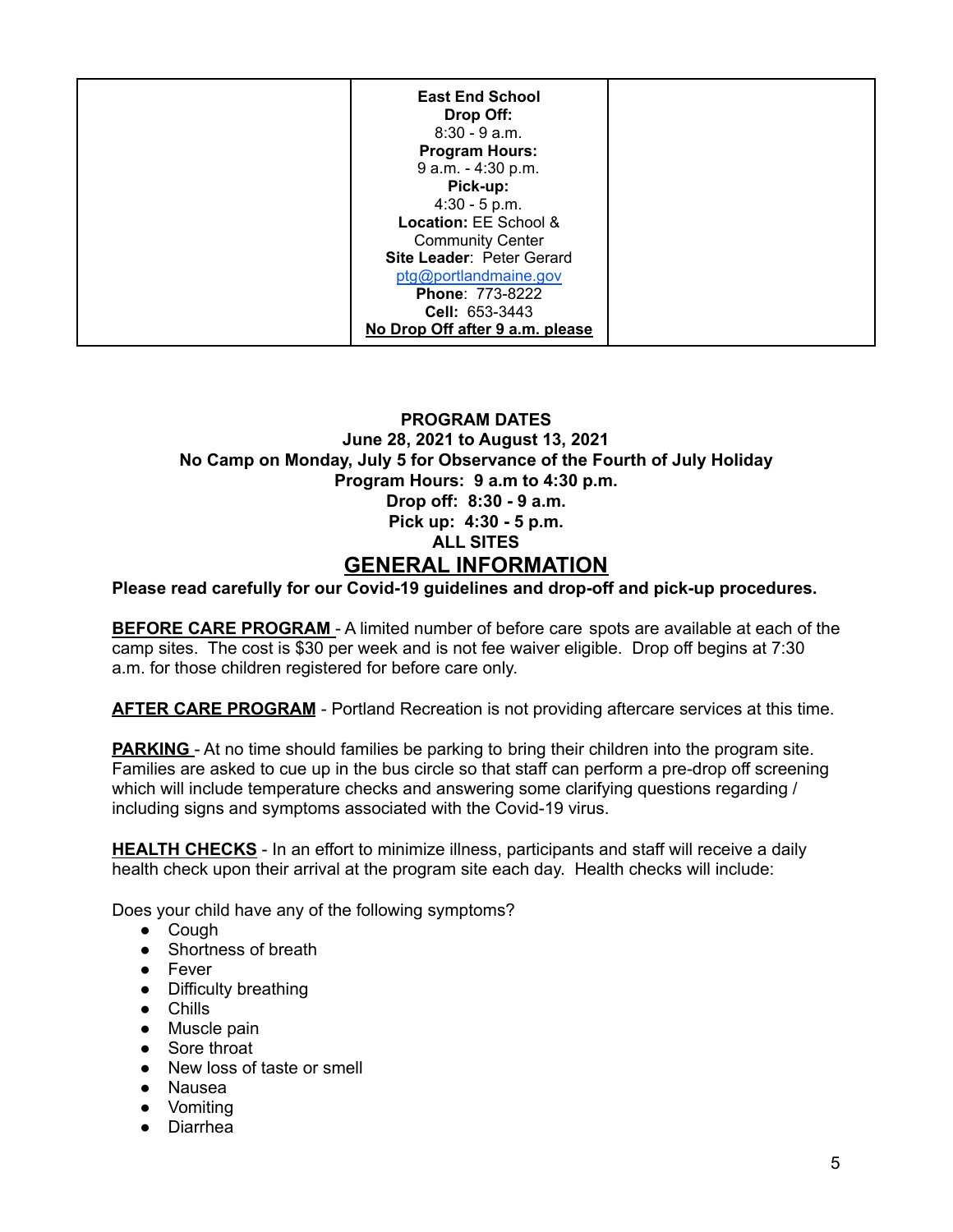Staff will check the temperature of the child.

- If there is no sign of illness, children will then be allowed to exit the vehicle with their backpack.
- Staff will walk your child to the handwashing station upon arrival.
- Over the course of the day, staff will make a visual inspection of each child for signs of illness which could include flush cheeks, rapid breathing or difficulty breathing (without recent physical activity), fatigue or extreme fussiness.

A yes answer to any of these questions or a temperature of 100.4 or above, the participant will be sent home and not allowed to participate. Parents will be asked to monitor symptoms or call their PCP for guidance.

### **IMPORTANT HEALTH / TRAVEL NOTES:**

**FAMILY MEMBERS OF A HOUSEHOLD TESTS POSITIVE -** If any member of a non vaccinated participant's household is positive for COVID-19 the participant may not attend camp. Non vaccinated Individuals may not return until symptom-free for 72 hours.

### **PROGRAM DROP-OFF PROCEDURES:**

- Please put sunscreen on your child before coming to camp.
- **Parents and children stay in vehicles when arriving on site**.
- Upon their arrival, staff will stand at least 3 feet away from the parent/guardian and child. An iPad will be handled by one staff member to record a child's arrival.
- Staff will wear personal protective equipment (PPE) during drop off and pick up.
- **● All participants will be REQUIRED to wear a cloth face mask while at summer camp when instructed to do so.**

#### **PROGRAM PICK-UP PROCEDURES:**

- **● Parents stay in vehicles when arriving on site.**
- Sign-out will be on an iPad that is handled by one staff member.
- Pick-up person must provide an ID for staff to verify they are authorized to pick up and leave with the child.
- Pick-up person will call the designated recreation cell phone number to alert staff they have arrived to pick up their child.
- Staff will walk all children to their cars.
- Ideally, the same parent or designated person should pick up the child every day. If possible, older people such as grandparents or those with serious underlying medical conditions should not pick up children.

### **FIELD TRIPS & MONEY:**

- Any beach/pool trips will be to venues which have lifeguards on duty.
- Camp lunches will accompany campers to all field trips.
- Camp-issued t-shirts must be worn on field trip days.
- Arriving late to drop off your child on a field trip day may result in your child's group having already left, meaning your child will not be able to stay at camp. Please be aware when your child is scheduled to take a field trip.
- Portland Recreation reserves the right to cancel or reschedule a field trip due to circumstances beyond our control, such as inclement weather, etc.
- If the field trip site sells anything (such as snacks or souvenirs), money brought by the camper will be the **SOLE** responsibility of the camper at all times. Counselors **will not** be allowed to hold a child's money for safekeeping. **Bringing any money to camp for any reason is strongly discouraged.**

#### **PROGRAM PARTICIPATION:**

**FOR SAFETY REASONS, NO CAMPER WILL BE ALLOWED TO BE DROPPED OFF/PICKED UP FROM A FIELD TRIP VENUE FOR ANY REASON. Daily drop off/pick up must occur at the camp location. Once a child has left camp they may not return that day.**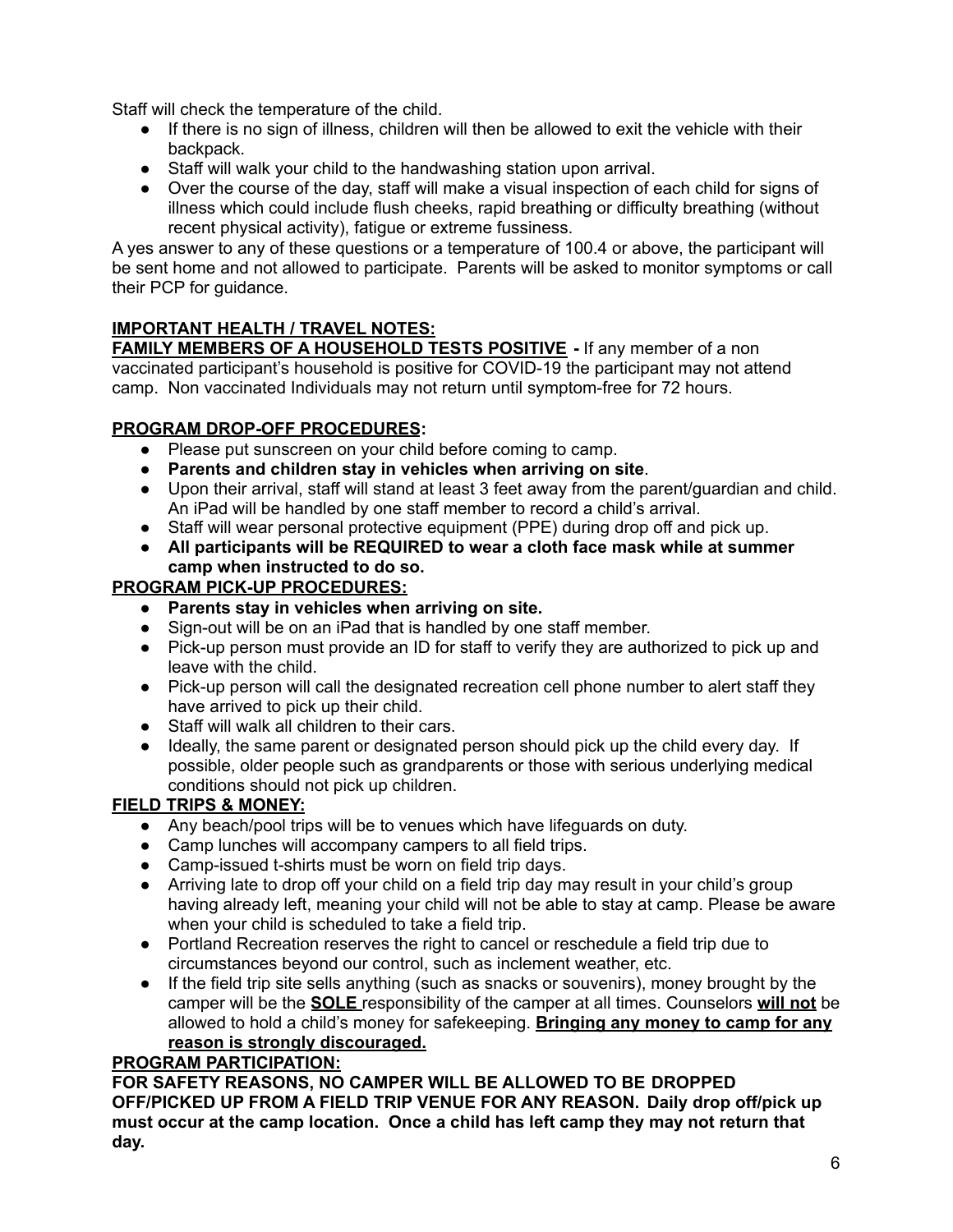#### **IF YOUR CHILD BECOMES ILL DURING THE CAMP DAY OR THERE IS AN OUTBREAK AT A SITE:**

- If a child appears ill Portland Recreation staff will call home immediately. Please be prepared to pick up your child within 20-30 minutes of receiving a phone call.
- If recreation staff determine that a child is sick and an adult cannot be reached to pick up the child, Medcu will be called to evaluate the child and transport to the nearest hospital, if necessary. Any costs incurred for medical transport/treatment will be the responsibility of the child's parent/guardian.

#### **PROCEDURE IF SYMPTOMS ARE SHOWN:**

- Participants and/or staff will be directed to the Isolation Area/Room. If a participant is symptomatic, staff will wear appropriate PPE, contact parent/guardian or emergency contact for pickup.
- Individuals may not return until symptom free for 72 hours.

### **PROCEDURE IF A COVID CASE IS CONFIRMED:**

- Recreation Administration will consider closing exposed areas of the building for 24-48 hrs for thorough cleaning.
- Recreation Administration will determine if the remaining group members are considered close contacts of COVID 19 positive individuals and require them to stay away completely from camp for 10 days or until they can present a negative COVID 19 test after the 5th day of exposure.
- If a non vaccinated camper and or staff member tests positive, they must remain home until recovered (per CDC guidelines).
- **● These procedures are subject to ongoing updates based on the most current CDC guidelines.**

### **OUTBREAK PROCEDURE:**

If an outbreak (3+ positive cases) occurs, the Recreation Administration will consider closure of programming at the site of the outbreak and request universal testing before staff/children return to camp.

### **COMMUNICATION WITH PARENTS:**

Site-wide notification will be provided to parents in the event of a positive camper and or staff member. The notification may include the disclosure of a positive case with **no identifiable information**, prevention tips for COVID 19, signs and symptoms and a contact should they have questions.

### **SNACKS, BREAKFAST AND LUNCHES:**

**All sites will have access to breakfast and lunches.**

- Children are provided with breakfast and lunch through Portland Schools Food Program.
- Please send a morning and afternoon snack each day.
- **● Please do not send food that will spoil or that requires refrigeration or a microwave to heat up. Children do not have access to these appliances.**
- Please put your child's first and last name on their lunch bag or box.
- **● Please pack a refillable water bottle with your child's name on it to ensure that your child has enough to drink throughout the day.**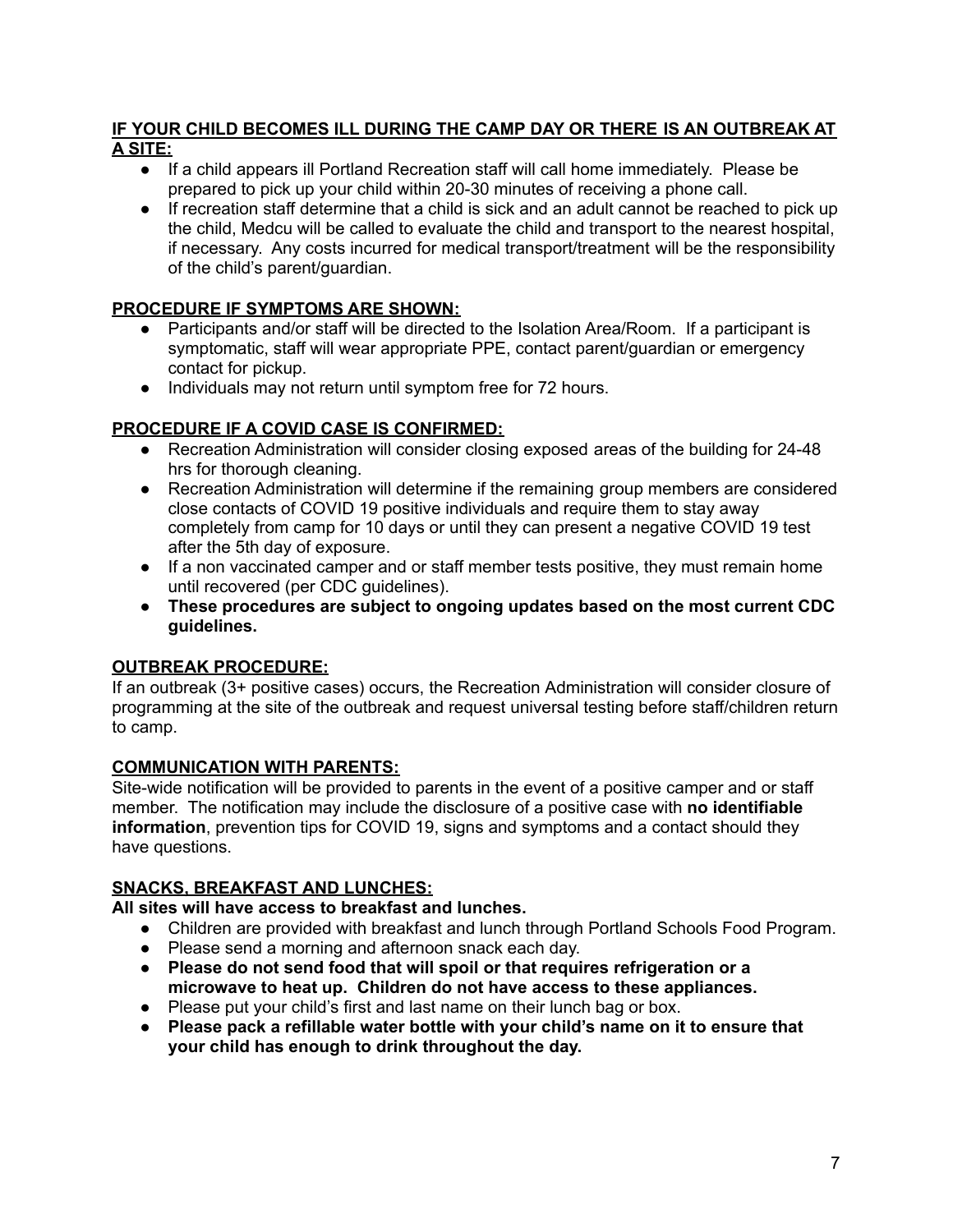#### **WHAT TO BRING:**

- Personal Protective Equipment (PPE) cloth face mask with spare ones if necessary.
- Labeled backpack/tote with your child's first and last name.
- Labeled filled water bottle.
- A change of clothing.
- Hat/sunscreen.
- Sunscreen (SPF 30 or above). Be sure to sign off on the **SUNSCREEN POLICY IF YOUR CHILD NEEDS HELP REAPPLYING DURING THE DAY.** The sign off form and policy can be found in the Appendix.
- Insect repellent.
- Sneakers/ socks with **CLOSED TOED SHOES.**
- Snacks **(e.g. fruit, granola bars, veggie, trail mix, pretzels).**

#### **WHAT NOT TO BRING:**

- Heavy or large cooler.
- Toys no soft items like stuffed animals or blankets will be allowed.
- Flotation devices.
- Electronics including games, cell phones, iPad.
- Valuables.
- Cameras.
- **NO FLIP FLOPS OR CROCS** closed toed shoes only.

## **POLICIES AND PROCEDURES**

#### **BEHAVIOR AND DISCIPLINE:**

The summer recreation program is a small community and when children are in this setting, it is anticipated that some campers will have challenging days. It is the goal of camp to provide a healthy, safe and secure setting where children will experience a variety of activities and situations that require them to practice social skills and resolve conflicts, with adult supervision, should they arise.

The following principles help staff structure and guide children in helping to maintain a healthy and safe environment for all:

- Participants are responsible for their actions and may need guidance to respond in an appropriate and socially acceptable manner.
- Participants are to respect one another, the staff, and the setting in which they are present.
- Counselors will follow the strategies and behavior guidelines established for the participant to help with creating an open, consistent and predictable environment. Staff will establish clear guidelines and expectations for behavior within their groups. When conflict does arise, staff will take these opportunities to help children problem-solve different solutions such as, learning to ask for a break or take time away to regroup. It is our hope that we can participate in the process of teaching children appropriate behavior and responses to conflict*.*
- If behavior creates an unsafe environment, staff will follow the guidelines established in the **Behavior Rubric** to determine the consequence for the behavior. **A copy of this rubric can be found in the Appendix of this handbook.**
- Families are asked to sign off on the rubric stating that they have read and understand the expectations of our summer recreation program.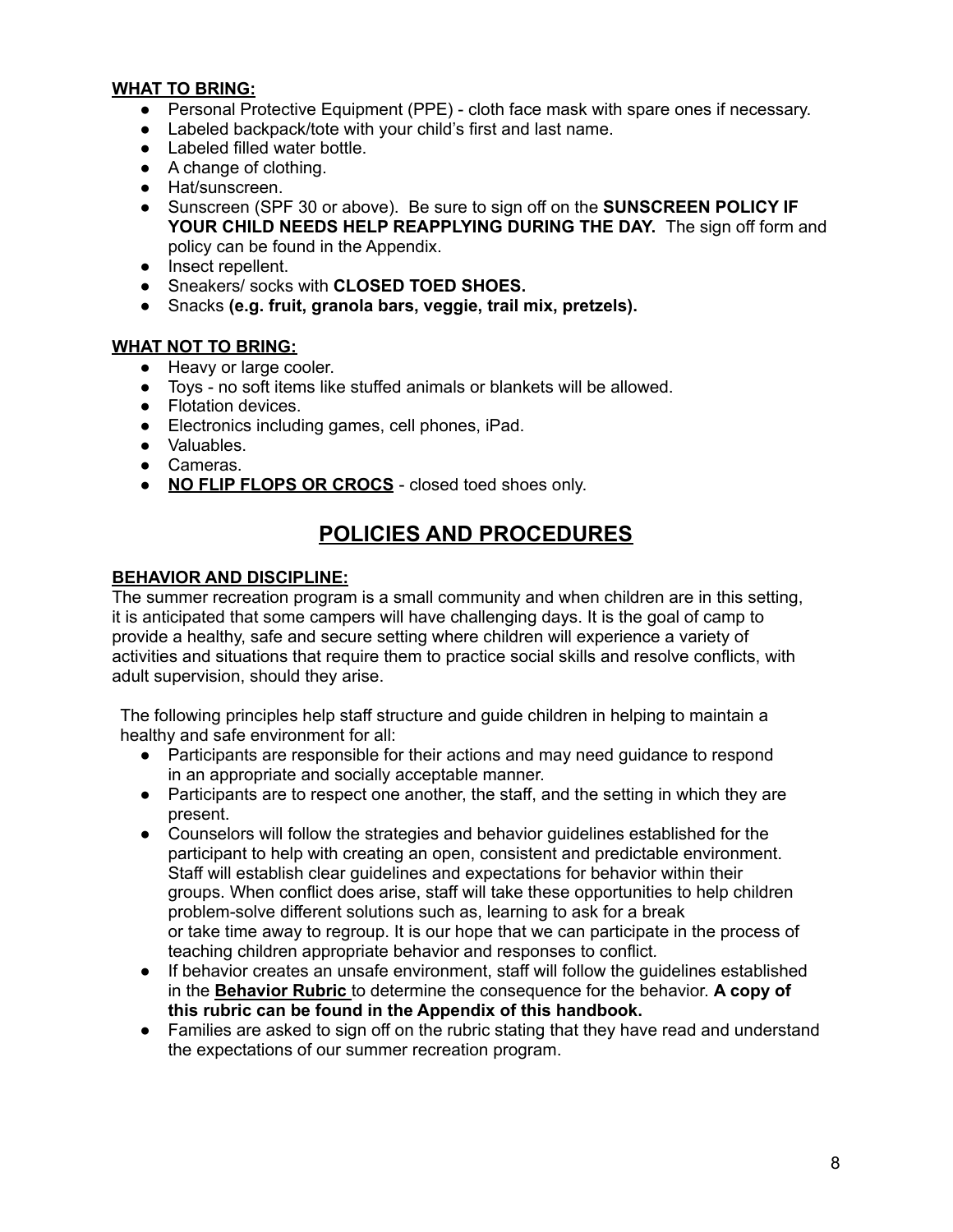#### **CELL PHONES / ELECTRONIC DEVICES SUCH AS HANDHELD GAMES:**

The use of cellphones and other personal electronic devices, including hand held games, will not be allowed by campers during program hours.

Children are allowed to bring phones to summer camp but will only be allowed to use them in off program hours or for special exceptions, with staff approval, to communicate with a parent. If a parent needs to communicate with a camper, there are several department telephone numbers where parents may reach their child. Portland Recreation will not be responsible for any lost, stolen, or broken games or phones. Please refer to page 3 for contact information.

#### **CHILD ABUSE AND NEGLECT / REPORTING:**

In accordance with Maine State law, employees are mandated to report any suspicion of child abuse and neglect. Factors that may lead up to a report are:

- Injuries that appear to be non-accidental.
- Excessive punishment.
- Emotional or mental injury or impairment.
- Sexual abuse or exploitation.
- Inadequate food, clothing, shelter, supervision, or health care.
- Deprivation of normal childhood living experiences (emotional neglect).
- Failure to protect a child from abuse or neglect.
- Children who are abandoned.
- Parents who are unable or unwilling to safely care for their children.

The protection of the child, not punishment of the parents, is the goal of the law. In the vast majority of cases, the best way to help the child is to help the family. Supportive social services for the parents and the child can usually keep the family together. Parents may need help in child-rearing and homemaking skills. Troubled families may need help in coping with stress. A report can be the first step in rehabilitative services to preserve families.

#### **EMERGENCY PROCEDURES:**

Our staff has been trained in emergency first aid, CPR, and water safety. Each camp has an easily-accessible first aid kit. In the event of a serious emergency, an ambulance will be called and the child will be taken to the nearest hospital. The child's parent/guardian will be notified immediately.

#### **INSECT REPELLENT AND SUNSCREEN:**

We do not provide sunscreen or insect repellent for participants as they are considered medication and some participants may have allergies to ingredients in the products. State law requires parental consent upon registration stating that Portland Recreation employees may apply additional parent provided sunscreen or insect repellent to any registered participants.

- Parents must provide sunscreen and, if necessary, insect repellent labeled with their child's first and last name.
- Sunscreen and insect repellent must be given to a counselor in the child's group. The parent/guardian should apply sunscreen and insect repellent before the child arrives at camp. The child's name should be clearly visible on the bottle.
- Counselors will remind all participants regularly to reapply their sunscreen.
- Counselors will supervise all participants and assist with the application of sunscreen. This is especially important for those difficult areas for our younger participants, such as the back, neck, and face.
- We recommend a sunscreen with an SPF value of at least 30.
- We suggest participants wear hats to protect their heads, sunglasses to protect their eyes, and shirts to protect their backs. This is especially important for children with any sun sensitivities or who are on sun-sensitive medications.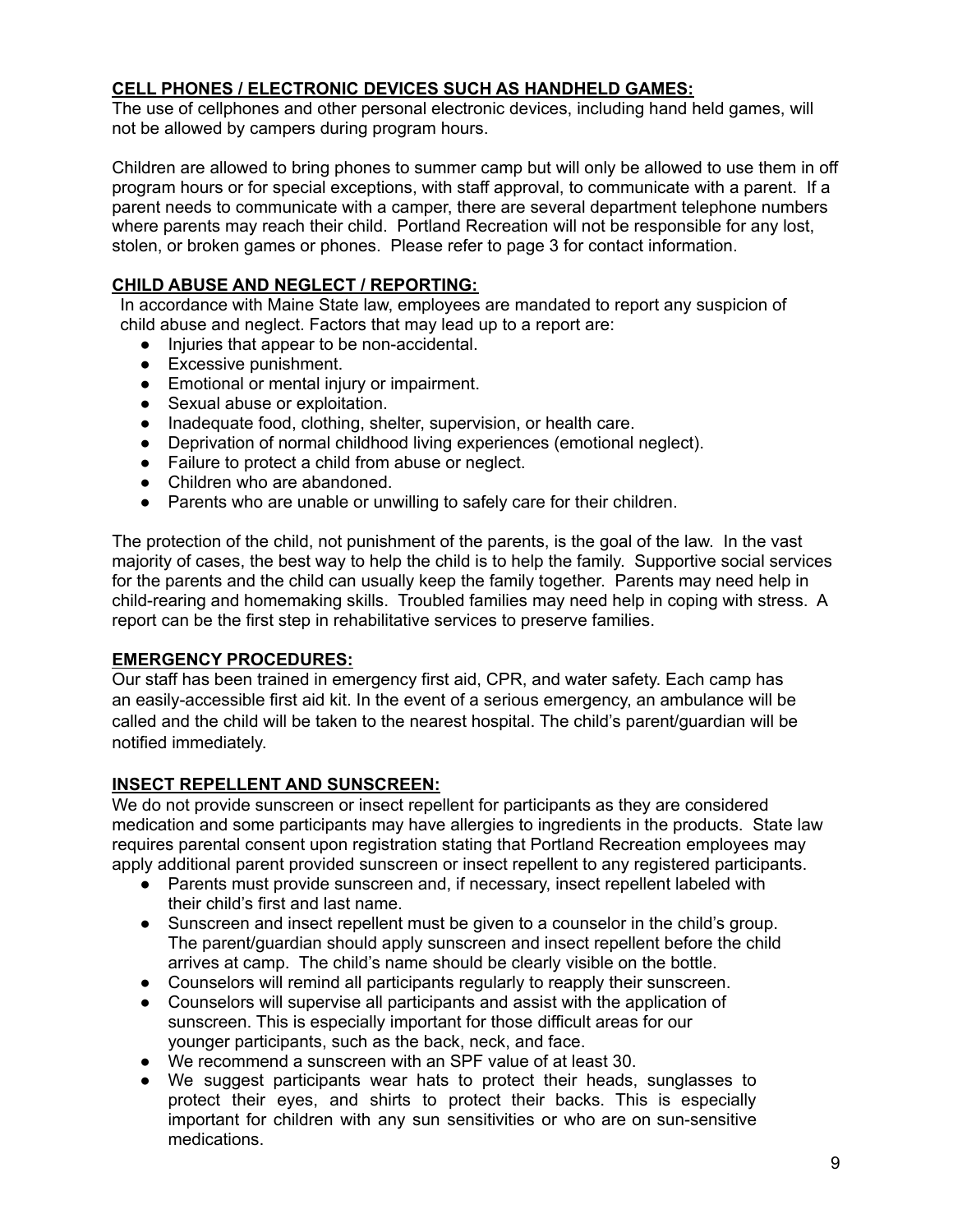#### **LOST AND FOUND:**

We do maintain a lost and found area at summer camp. We ask that all campers leave all toys, games, and trading/game cards, etc. at home. We remind parents to label all belongings. At the end of summer camp, all lost and found items will be thrown out. It is important that participants check immediately during the camp week for any lost items.

#### **MEDICATIONS:**

All parents or guardians must bring all medications to the program director at the office at check in time. **Parents are responsible for picking up their child's medication at the end of each week**.

- **Prescription Medications:** Any request to dispense medication must be made in writing for each prescription. We have a form available in the Appendix, at program sites and online. It must include the date, amount to be given and time to be given. Medications must be in the **original** container with the doctor's information and provided on a daily basis. No medication is to remain at camp overnight.
- **Non-Prescription Medication (Over the Counter Medications)**: Aspirin, acetaminophen or other non prescription medications will not be given to a child without written, signed and dated parental authorization naming the medication and the dosage. All medications must be supplied by the parent.
- **Handling of Medication: Medication must be dropped off to the site by the parent.** Participants must not bring any medication in their lunch boxes or backpacks as it can drop out of these containers and other children may discover it, or children may decide to take the medication before the appropriate time, or in incorrect amounts.

**PARENTAL INVOLVEMENT:** Communication between parents and staff is a vital component of a successful program. To keep parents updated a weekly newsletter will be available every Friday afternoon with an overview of the upcoming week's events which also includes the lunch menu. **This information may be found at [portlandrecsummercamps.com](http://portlandrecsummercamps.com/)**. Please check our webpage throughout the week for updates.

We encourage parents to discuss their child's needs and interests with members of the staff. Our staff will discuss any concerns or anecdotes about campers with their parents. By keeping our lines of communication open, we feel we can ensure that the needs of each child are being met. The success of our program relies on the involvement of both staff and parents. We encourage parents to make suggestions and give us feedback at any time.

**PARENT CONDUCT:** It is our expectation that parents, quardians, and staff members be positive members of our program. Our expectations are that all parents, guardians, and staff members provide an environment conducive to growth, learning, and development. We expect respectful, courteous, and professional behavior toward each other. Any parent, guardian, or staff members who violate this policy will be dismissed from the summer program. We stress that any parent or guardian who engages in activity or conversation that results in discrimination, harassment, distress, fear, discomfort, marginalization, or alienation of any child or adult affiliated with our program will be subject to dismissal from our program.

**PICKUP:** On a daily basis, our staff is challenged in determining who is authorized to pick up children attending our programs. One of the most difficult situations for both staff and children is being caught in the middle of a parental custody issue. There is a place on the registration form for parents to indicate who may pick up a child other than the parent. **NO CHILD will be released to anyone not authorized by the parent.** We do not accept notes that come from the child and we cannot accept notes from the person picking up the child as we have no way of verifying who wrote the notes.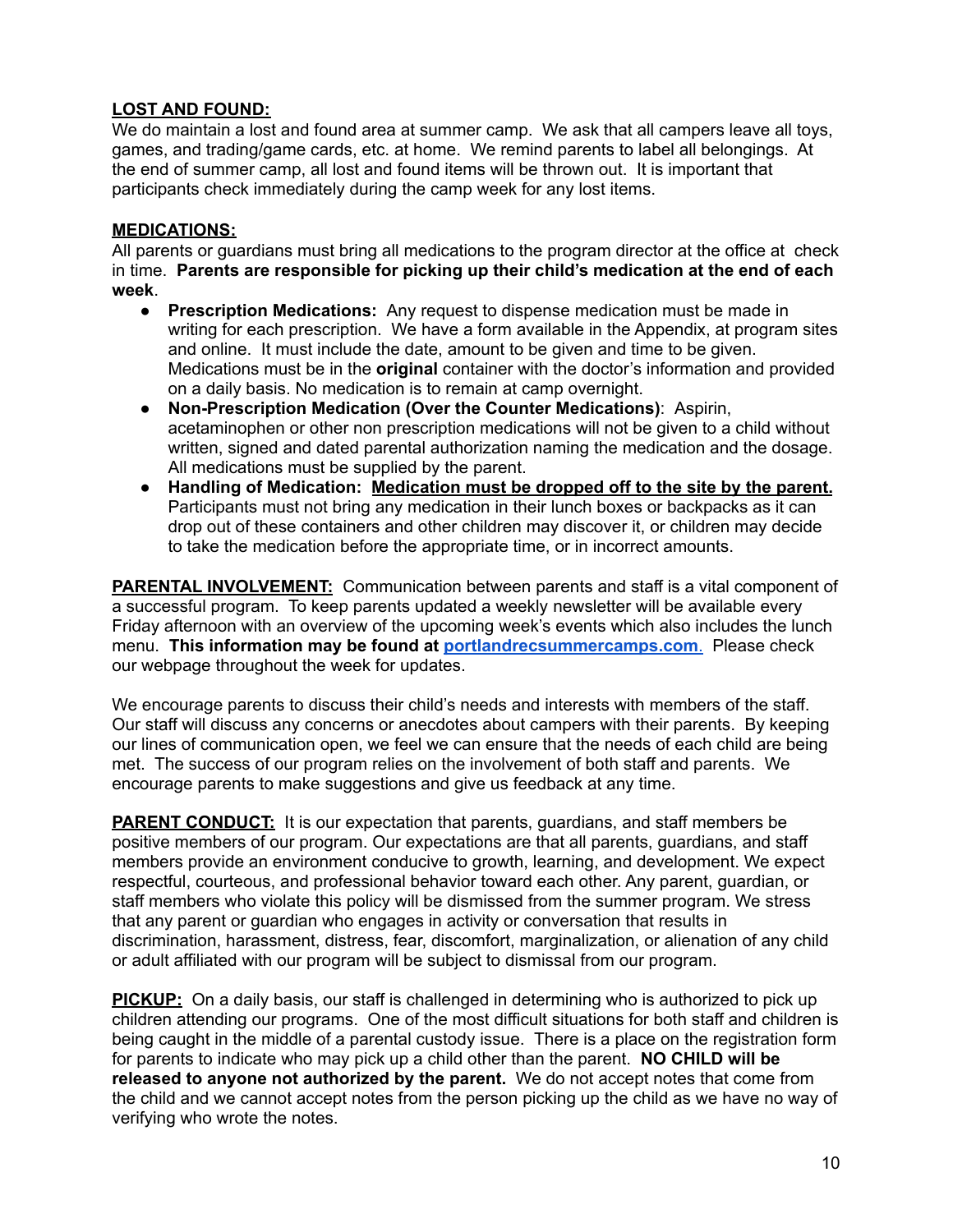Authorization for someone other than the people listed on our registration database must be in writing and delivered by the custodial parent prior to the time of pickup. When completing summer camp registration, please consider this carefully and include everyone allowed to pick up during the course of the summer.

**Please note that counselors are required to ask for identification from any unfamiliar person entering our program sites.** This means people picking up a participant/child must provide staff with a proper picture ID before we can release the child from our care. This would also include parents who may be picking up for the first time. Please remind everyone of this rule and keep in mind this is for your child's safety.

**In situations of divorce or separation, please include instructions at registration time about who may pick up and under what circumstances. A copy or any court orders regarding custody of a child must be provided. We need to have these documents on file in order to protect your child.**

Both parents have a right to view the files of their children, regardless of which parent has been given custody. Please use this right to be sure that the information in the file is current and correct. Parents can be assured that this information will be kept strictly confidential and used only to further ensure the child's safety. We urge full cooperation in this matter to avoid putting any child and our staff in an uncomfortable position.

**PICKUP / LATE:** A late fee of \$1 per minute per child will be charged for every minute after 5 p.m. that a parent/guardian is late picking up their child/children, regardless of the number of children.

**SICKNESS:** Any child with a fever, contagious disease, or draining wound should not attend the summer day camp program until well. Decisions concerning the acceptability of a child remaining at the program site with other medical conditions will be made by the program/site leader. In some cases, parents may be asked to provide a doctor's note in order for the child to return to the program. If a child becomes ill while at the summer program, a counselor will contact parents by phone and parents will be required to pick up the child within 20-30 minutes.

## **Appendix**

- **1. Behavior Rubric**
- **2. [Inclusion Request Form](http://www.portlandmaine.gov/DocumentCenter/View/28248/Inclusion-Request-Form-?bidId=)**
- **3. Medication Policy**
	- **- Authorization of Medication Administration Policy**
	- **- Parent/Guardian Medication Permission Form**
- **4. Participant Rules, Guidelines, and Code of Conduct**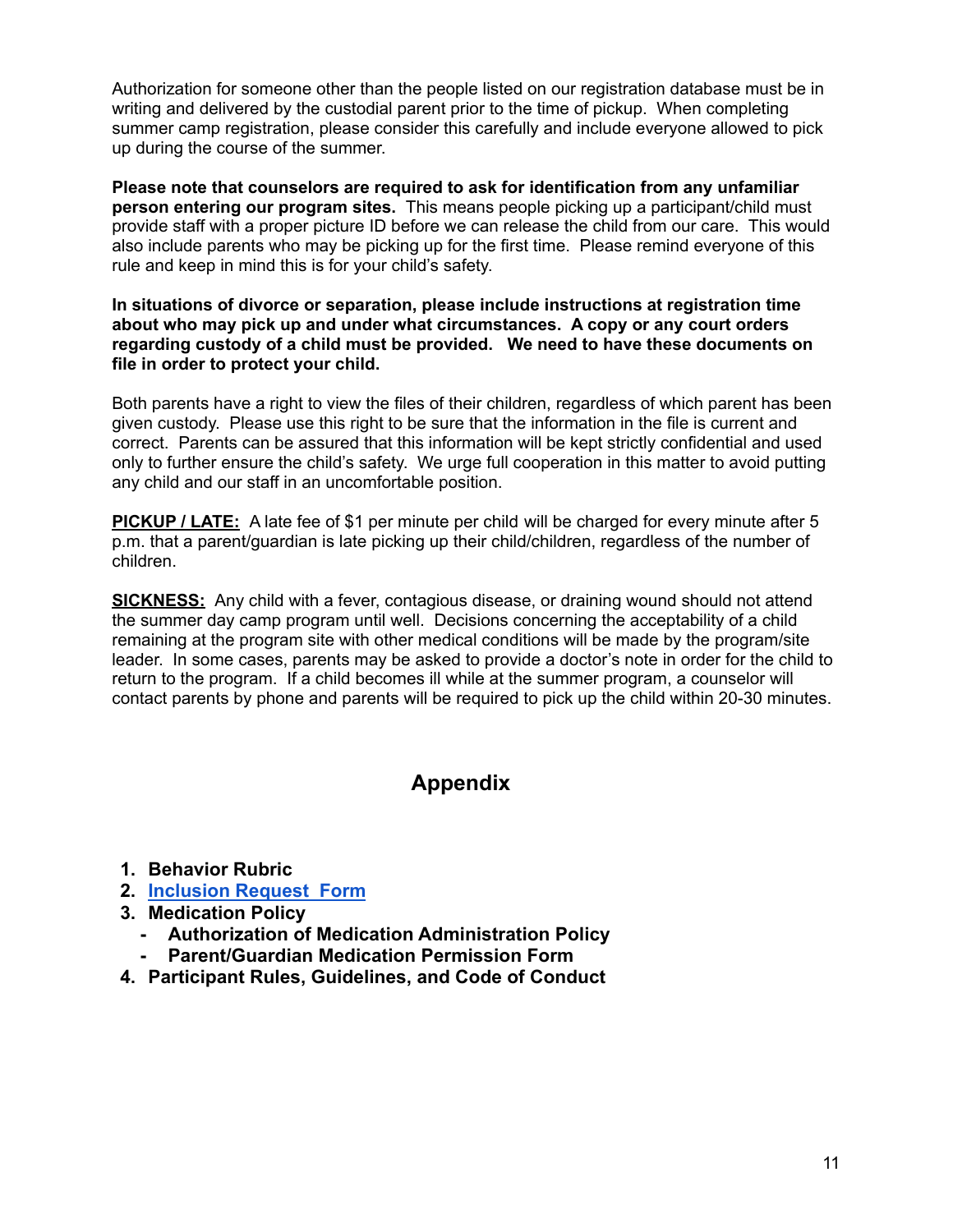#### **City of Portland - Parks, Recreation and Facilities Management Department** *Behavior Rubric*

|                                                                                                                                                                                                                                                                                                                                                                                                                                                                                                                                                                                                                                                             | <u>Denavioi Kubilu</u>                                                                                                                                                                                                                                                                                                                                                                                                                                                                                                                                                                                                                                            |                                                                                                                                                                                    |                                                                                                                                                                                |  |
|-------------------------------------------------------------------------------------------------------------------------------------------------------------------------------------------------------------------------------------------------------------------------------------------------------------------------------------------------------------------------------------------------------------------------------------------------------------------------------------------------------------------------------------------------------------------------------------------------------------------------------------------------------------|-------------------------------------------------------------------------------------------------------------------------------------------------------------------------------------------------------------------------------------------------------------------------------------------------------------------------------------------------------------------------------------------------------------------------------------------------------------------------------------------------------------------------------------------------------------------------------------------------------------------------------------------------------------------|------------------------------------------------------------------------------------------------------------------------------------------------------------------------------------|--------------------------------------------------------------------------------------------------------------------------------------------------------------------------------|--|
| <b>Behaviors</b>                                                                                                                                                                                                                                                                                                                                                                                                                                                                                                                                                                                                                                            | <b>First Offense</b>                                                                                                                                                                                                                                                                                                                                                                                                                                                                                                                                                                                                                                              | <b>Second Offense</b>                                                                                                                                                              | <b>Third Offense</b>                                                                                                                                                           |  |
| <b>Covid-19 Specific Behaviors</b><br>Persistent refusal to wear PPE<br>Refusal to follow the Health Checklist for<br>handwashing<br>Persistent failure to maintain 6ft. social distancing<br>guidelines<br>Refusal to remain with their group-crossing over<br>into another groups space/activity<br>Coughing on someone pretending to have the<br>Corona Virus<br>Touching someone else's food, supplies,<br>belongings<br>Spitting on another participant<br>Spreading misinformation/fear                                                                                                                                                               | The novel coronavirus, COVID-19, has been declared a worldwide pandemic by<br>the World Health Organization. COVID-19 is extremely contagious and is believed<br>to spread mainly from person-to-person contact. As a result, federal, state, and<br>local governments and federal and state health agencies recommend physical<br>distancing and have, in many locations, prohibited the congregation of groups and<br>people.<br>The City of Portland, Maine (City) has put in place preventative measures to<br>reduce the spread of COVID-19, repeated offenses will result in a termination of<br>camp participation to ensure the health and safety of all. |                                                                                                                                                                                    |                                                                                                                                                                                |  |
| <b>Disruptive Behavior</b><br>Includes: Interrupting<br>Failing to follow directions<br>Inappropriate language or noises<br>Other behaviors that interfere with the<br>functioning of the group                                                                                                                                                                                                                                                                                                                                                                                                                                                             | Up to five minutes<br>$\bullet$<br>break from activity<br>Process with the child<br>$\bullet$<br>why the behavior is<br>inappropriate<br>Parent is informed by<br>$\bullet$<br>staff                                                                                                                                                                                                                                                                                                                                                                                                                                                                              | Sees site leader to<br>$\bullet$<br>process behavior<br>Misses activity with<br>$\bullet$<br>the group<br>Parent is informed by<br>site leader<br>Behavior plan will be<br>created | Behavior Plan is<br>$\bullet$<br>reviewed/developed                                                                                                                            |  |
| <b>Verbal Abuse</b><br>Includes: Teasing, Swearing<br>Name calling<br>Putdowns<br>Gossiping and rumors<br>Other behaviors which harm the<br>feelings of others                                                                                                                                                                                                                                                                                                                                                                                                                                                                                              | Up to five minutes<br>$\bullet$<br>break from activity<br>Process with child<br>$\bullet$<br>why behavior was<br>inappropriate<br>Parent is informed by<br>$\bullet$<br>staff                                                                                                                                                                                                                                                                                                                                                                                                                                                                                     | Sees site leader to<br>$\bullet$<br>process behavior<br>Misses activity with<br>$\bullet$<br>the group<br>Calls parent to report<br>behavior, when it is<br>age appropriate        | Sees site leader<br>$\bullet$<br>Calls parent to report<br>$\bullet$<br>own behavior<br>Site leader, parent and<br>recreation supervisor<br>meet to develop a<br>behavior plan |  |
| <b>Physical Aggression</b><br>Includes: Pushing/Shoving<br>Spitting<br>Slapping ("light" hitting with opened hand or<br>closed hand) other participants and staff<br>Theft                                                                                                                                                                                                                                                                                                                                                                                                                                                                                  | Break from activity to<br>$\bullet$<br>process behavior<br>Calls parent to report<br>$\bullet$<br>own behavior, when it<br>is age appropriate                                                                                                                                                                                                                                                                                                                                                                                                                                                                                                                     | <b>Recreation</b><br>$\bullet$<br>program terminated                                                                                                                               | <b>Recreation program</b><br>terminated                                                                                                                                        |  |
| <b>Severe Threat of Bodily Harm or Property</b><br>Damage<br>Includes: Hitting hard with open hand or fist<br>(closed hand)<br>Shoving, kicking, punching<br>Biting, spitting or other harmful physical<br>behavior<br>Throwing furniture<br>Destruction or defacing property and program<br>supplies/equipment<br>Elopement and leaving the group and/or the<br>activity site<br>Use of an Object as Weapon/Misuse of<br><b>Drugs Including Medications and Alcohol</b><br>Includes: knives, bats, guns or anything that<br>can be used as a weapon towards others. Illicit<br>substances i.e., medications/drugs, including<br>prescriptions and alcohol. | <b>Recreation program</b><br>$\bullet$<br>terminated                                                                                                                                                                                                                                                                                                                                                                                                                                                                                                                                                                                                              |                                                                                                                                                                                    |                                                                                                                                                                                |  |
| <b>Serious Harassment/Bullying</b><br>Includes: Sexual harassment<br>Civil rights violations<br>Bullying including Cyber bullying<br>Sexting<br>Inappropriate sexual behavior<br>Intolerance of others' differences in<br>language/actions                                                                                                                                                                                                                                                                                                                                                                                                                  | <b>Recreation program</b><br>$\bullet$<br>terminated                                                                                                                                                                                                                                                                                                                                                                                                                                                                                                                                                                                                              |                                                                                                                                                                                    |                                                                                                                                                                                |  |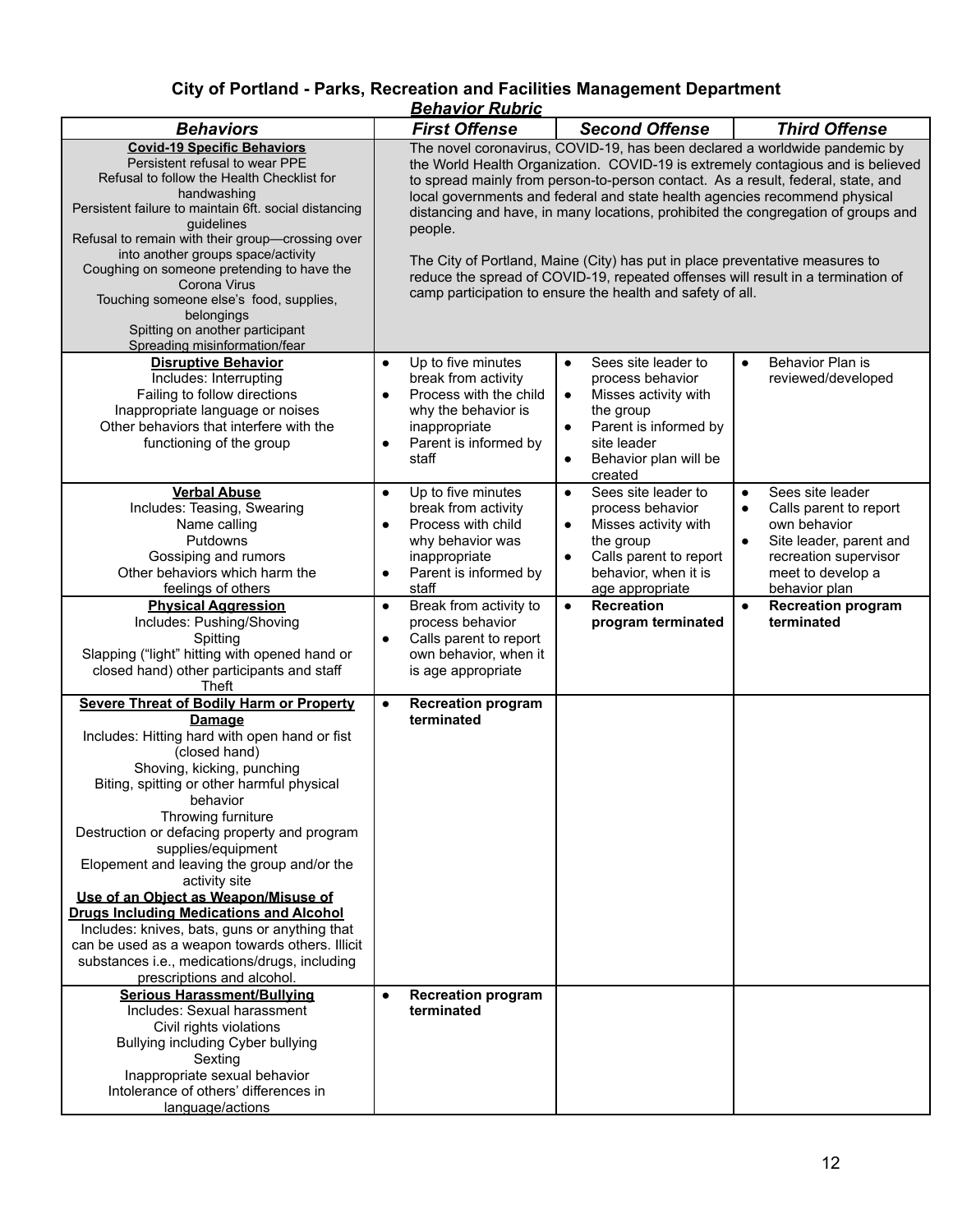

City of Portland Medication Policy *(Revised 07/23/10)*

It is the policy of the City of Portland Recreation & Facilities Management Department that all participants' medication be administered by a parent at home. Whenever possible, the schedule of drug administration should be altered to allow participants to receive all prescribed doses at home.

If, under exceptional or emergency circumstances, it is necessary for a participant to take medication during program hours, and the parent cannot be at the center to administer the medication, a Recreation Leader or staff person appointed by the Leader will supervise self-administration of the medicine in accordance with the following:

- A. A permission form which contains the following information is completed and signed by the parent or legal guardian and physician:
	- 1. Participant's name
	- 2. Name of medication and name of pharmacy
	- 3. Purpose of medication
	- 4. Time to be administered
	- 5. Dosage
	- 6. Possible side effects/policy for emergency procedure
	- 7. Termination date for administering the medication
	- 8. Signature or separate order from the physician
	- 9. Specific instructions for two (2) people who can be called in case of emergency.

Parents or legal guardians are requested to ask their physician to arrange not to have medication administered at Recreation whenever possible.

- B. The medication is to be sent in an unbreakable container fitted with a childproof cap and labeled with the participant's name, content, dosage, and time to be self-administered.
- C. The Leader or designee shall:
	- 1. Have available the medication policy for immediate reference
	- 2. Keep a record of the administering of medication
	- 3. Keep medication in a locked cabinet or other safe place under the supervision of the Recreation Leader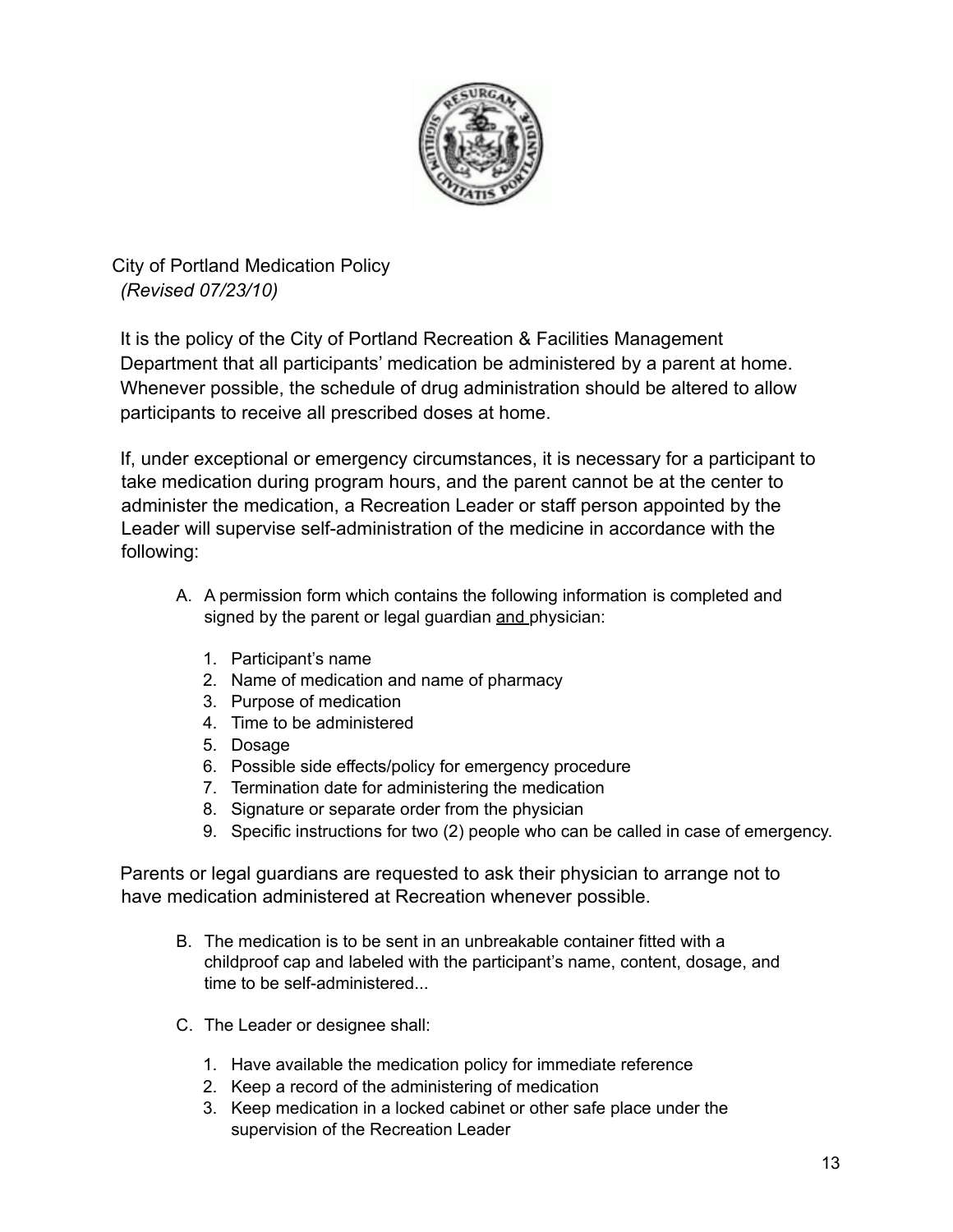4. Return medication to the participant to take home with a written explanation that the participant did not take the medication, when appropriate.

Recreation will ensure that there is a copy of authorization for mediation form in the participant's health record folder.

- D. The Recreation Supervisor or Leader shall consult a public health nurse upon receiving a request for administration of medication within the program day.
- E. Parents or legal guardians should be advised that:
	- 1. The Recreation Leader will assist with administering medication based on the directions on the label
	- 2. Medication shall be taken only with direct supervision of the Recreation Leader or designee.
- F. In the event that a participant is unable to self-administer the medication, such medication may be administered by the Recreation Leader or designee in the manner described above.
- G. Insect stings:
	- 1. Parents or legal guardians will be responsible for providing precise instructions from the physician for action to be taken when participants are allergic to insect stings (e.g. bees, wasps, etc.) and are stung during program hours. These instructions should be signed by both the physician and the parent or legal guardian;
	- 2. It shall be the responsibility of the parent or legal guardian to provide the appropriate insect sting kit for those participants who require epinephrine (adrenaline):
	- 3. Insect sting kits shall be renewed at the discretion of the prescribing physician:
	- 4. Insect sting kits shall be removed from the center on the last day of the program or the last day the participants enrolled:
	- 5. Self-administered insect sting medication: In some cases, an insect sting kit must be kept with participant. Recreation Leader or designee will be notified of this procedure; otherwise, insect sting kit is kept in Recreation Leader or designee's office.
- H. The public health nurse will review all requests for medications that must be administered on a daily, long-term basis (more than one month).
	- 1. Inhalers may be kept with student for use as directed by physician;
	- 2. Insulin injection self-administered as directed by physician.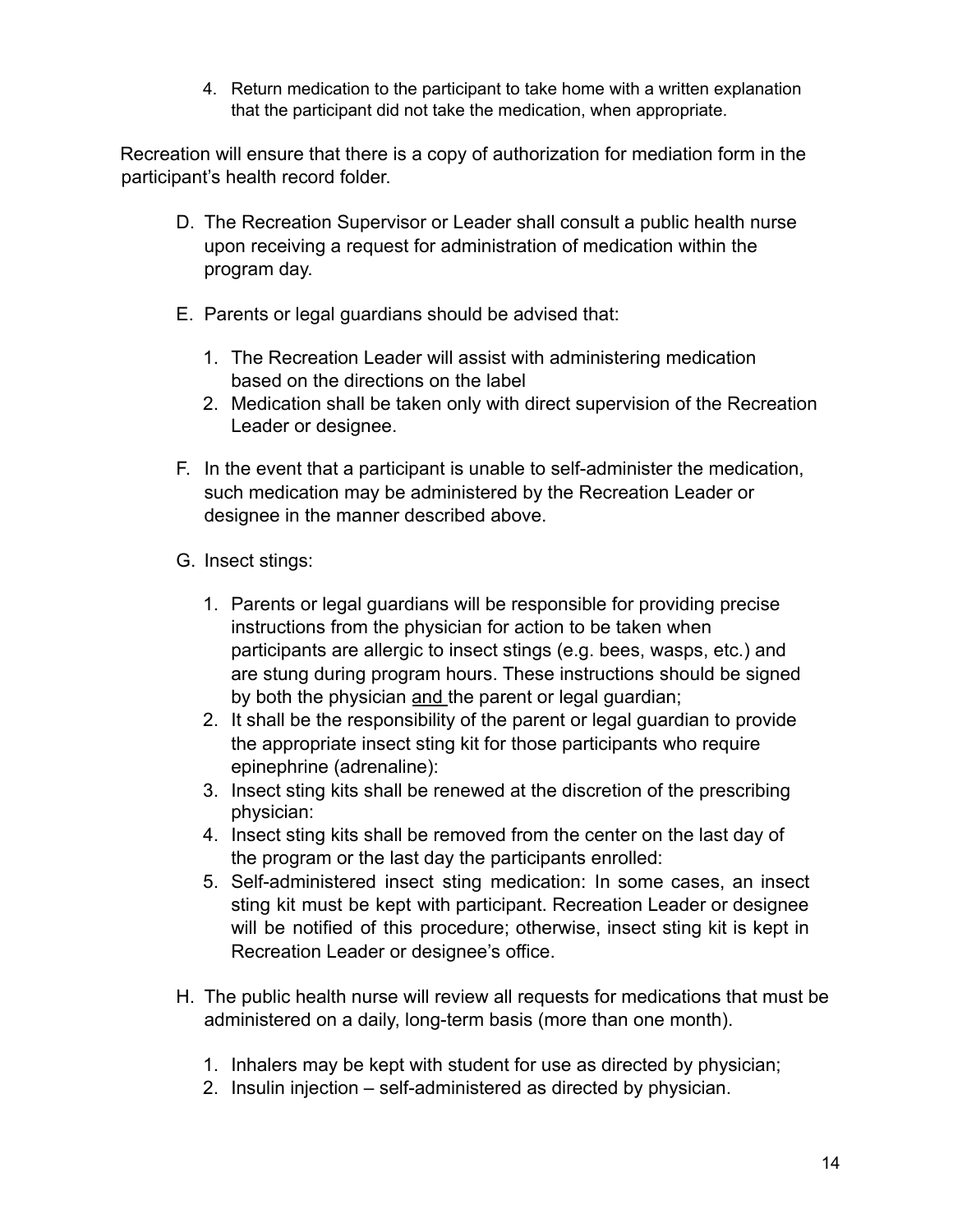

## CITY OF PORTLAND, MAINE INSTRUCTIONS TO PARENTS/GUARDIANS RECREATION & FACILITIES MANAGEMENT DEPARTMENT FOR AUTHORIZATION OF MEDICATION

The dispensing of medication by Recreation personnel is limited to the procedures listed below. Aspirin and all other non-prescription medications are included in the category of medication. If a participant needs medication, which has been prescribed by a doctor, the following procedures will be used. Parents/Guardians are to be advised that:

- A. An authorization for medication form must be completed by the parent or legal guardian and submitted to the Recreation Leader.
- B. The participants must be instructed at home or by the family physician to selfadminister the medication. Exceptions may be made in the event of severe allergic reactions, in accordance with the directions from the family physician: i.e. Insect stings, hives, etc.
- C. Medication is to be carried in an unbreakable container fitted with a childproof cap and labeled with the participant's name, content, dosage, and time to be self-administered.
- D. Medication sent to Recreation with the participant should not exceed the dosage for one day. Liquids must be pre-measured at home.
- E. Medications will be kept in a specified area under protection and taken under the supervision of the Recreation Leader or designee. The Recreation Leader/designee will assist, if necessary, with removal of the childproof cap.
- F. In some cases, parents/guardian may wish to call Recreation to remind the child to self-administer the medication.
- G. Recreation personnel will do everything possible to comply with the authorization for medication in Recreation, but a situation may arise when this does not occur as requested. If this should happen, the center will notify the parents/ guardian and the medication for that day will be returned home with that child.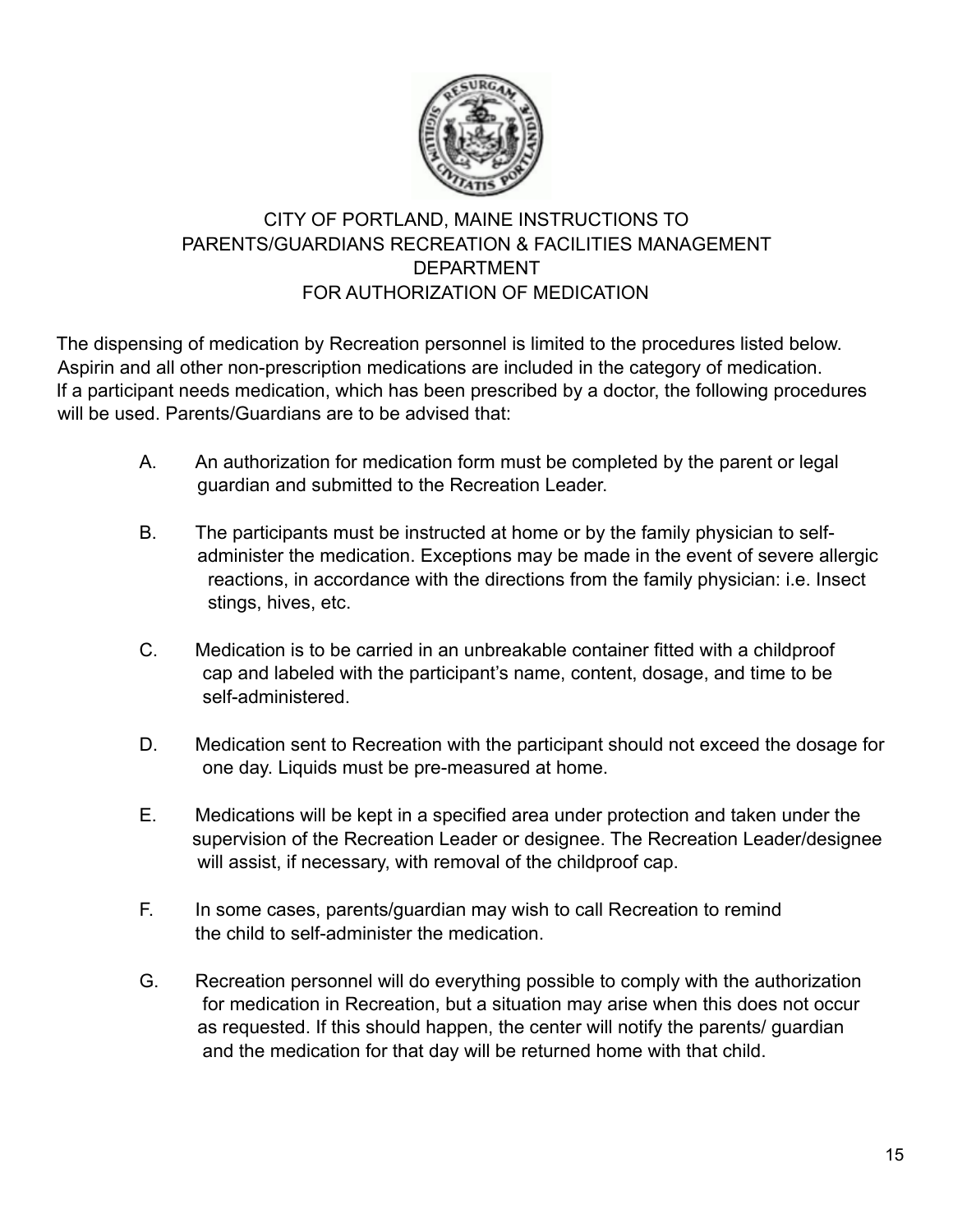

City of Portland Recreation & Facilities Management<br>AUTHORIZATION FOR MEDICATION WHICH MUST BE TAKEN DURING PROGRAM **HOURS** 

Revised 07/23/10

| Date                                                                                                                           | Participant's Name |                                                                                                                            |                                      |      | School                  |                       |     |
|--------------------------------------------------------------------------------------------------------------------------------|--------------------|----------------------------------------------------------------------------------------------------------------------------|--------------------------------------|------|-------------------------|-----------------------|-----|
| Physician's Name                                                                                                               |                    |                                                                                                                            |                                      |      | Physician's Telephone # |                       |     |
|                                                                                                                                |                    |                                                                                                                            | Medication 1                         |      |                         |                       |     |
| Name of Medication                                                                                                             |                    |                                                                                                                            |                                      |      |                         |                       |     |
| <b>Reason for Medication</b>                                                                                                   |                    |                                                                                                                            |                                      |      |                         |                       |     |
| Time(s) to be self-administered                                                                                                |                    |                                                                                                                            |                                      |      |                         |                       |     |
| Dosage to be taken                                                                                                             |                    |                                                                                                                            |                                      |      |                         |                       |     |
| Possible Side Effects                                                                                                          |                    |                                                                                                                            |                                      |      |                         |                       |     |
|                                                                                                                                |                    |                                                                                                                            |                                      |      |                         |                       |     |
| Termination Date for Self-Administering Medication                                                                             |                    |                                                                                                                            |                                      |      |                         |                       |     |
|                                                                                                                                |                    |                                                                                                                            | Comments                             |      |                         |                       |     |
|                                                                                                                                |                    |                                                                                                                            |                                      |      |                         |                       |     |
|                                                                                                                                |                    |                                                                                                                            |                                      |      |                         |                       |     |
|                                                                                                                                |                    |                                                                                                                            |                                      |      |                         |                       |     |
|                                                                                                                                |                    |                                                                                                                            | Medication 2                         |      |                         |                       |     |
| Name of Medication                                                                                                             |                    |                                                                                                                            |                                      |      |                         |                       |     |
| <b>Reason for Medication</b>                                                                                                   |                    |                                                                                                                            |                                      |      |                         |                       |     |
|                                                                                                                                |                    |                                                                                                                            |                                      |      |                         |                       |     |
| Time(s) to be self-administered                                                                                                |                    |                                                                                                                            |                                      |      |                         |                       |     |
| Dosage to be taken                                                                                                             |                    |                                                                                                                            |                                      |      |                         |                       |     |
| <b>Possible Side Effects</b>                                                                                                   |                    |                                                                                                                            |                                      |      |                         |                       |     |
| Termination Date for Self-Administering Medication                                                                             |                    |                                                                                                                            |                                      |      |                         |                       |     |
|                                                                                                                                |                    |                                                                                                                            | Comments                             |      |                         |                       |     |
|                                                                                                                                |                    |                                                                                                                            |                                      |      |                         |                       |     |
|                                                                                                                                |                    |                                                                                                                            |                                      |      |                         |                       |     |
|                                                                                                                                |                    |                                                                                                                            |                                      |      |                         |                       |     |
|                                                                                                                                |                    |                                                                                                                            |                                      |      |                         |                       |     |
|                                                                                                                                |                    |                                                                                                                            |                                      |      |                         |                       |     |
| Pharmacy Information                                                                                                           |                    |                                                                                                                            |                                      |      |                         |                       |     |
| Name of Pharmacy                                                                                                               |                    |                                                                                                                            |                                      |      | Pharmacy Telephone #    |                       |     |
|                                                                                                                                |                    |                                                                                                                            | <b>Emergency Contact Information</b> |      |                         |                       |     |
|                                                                                                                                |                    | Below, please list two names and telephone numbers for responsible persons who can be reached in case of emergency.        |                                      |      |                         |                       |     |
| Name                                                                                                                           |                    | Telephone                                                                                                                  |                                      |      |                         | Relationship to Child |     |
| Name                                                                                                                           |                    | Telephone                                                                                                                  |                                      |      |                         | Relationship to Child |     |
|                                                                                                                                |                    |                                                                                                                            | Parent/Guardian Signature            |      |                         |                       |     |
|                                                                                                                                |                    | I understand that in the event my child is unable to self-administer the medication, the Recreation Leader or designee may |                                      |      |                         |                       |     |
| administer such medication. I hereby agree to release and hold the City of Portland, its agents or employees harmless from any |                    |                                                                                                                            |                                      |      |                         |                       |     |
| and all claims, including negligence, which may arise as a result of the administering of this medication.                     |                    |                                                                                                                            |                                      |      |                         |                       |     |
| Parent/Legal Guardian Signature                                                                                                |                    |                                                                                                                            |                                      |      |                         | Date                  |     |
| Address                                                                                                                        |                    |                                                                                                                            |                                      | City |                         | State                 | Zip |
| Home Number                                                                                                                    |                    | Cell Number                                                                                                                |                                      |      |                         | Work Number/Ext       |     |
| Physician's Signature                                                                                                          |                    |                                                                                                                            |                                      |      |                         |                       |     |
| Physician Signature                                                                                                            |                    |                                                                                                                            |                                      |      |                         | Date                  |     |
| Address                                                                                                                        |                    |                                                                                                                            |                                      | City |                         | State                 | Zip |